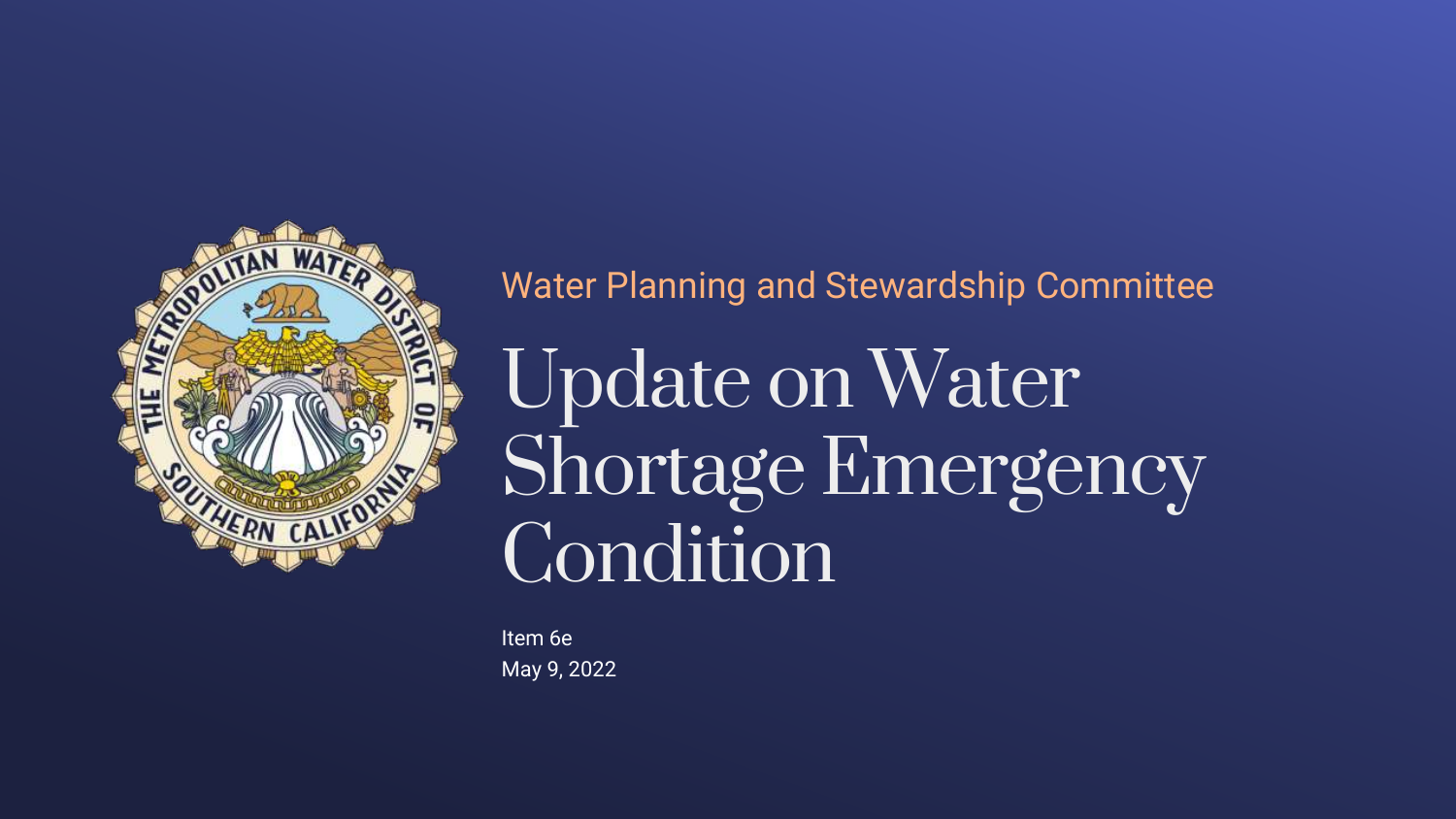**Insufficient** Supply to Meet Normal **Demands** 

# Water Shortage Emergency Declared in the SWP dependent area



**WP&S Committee**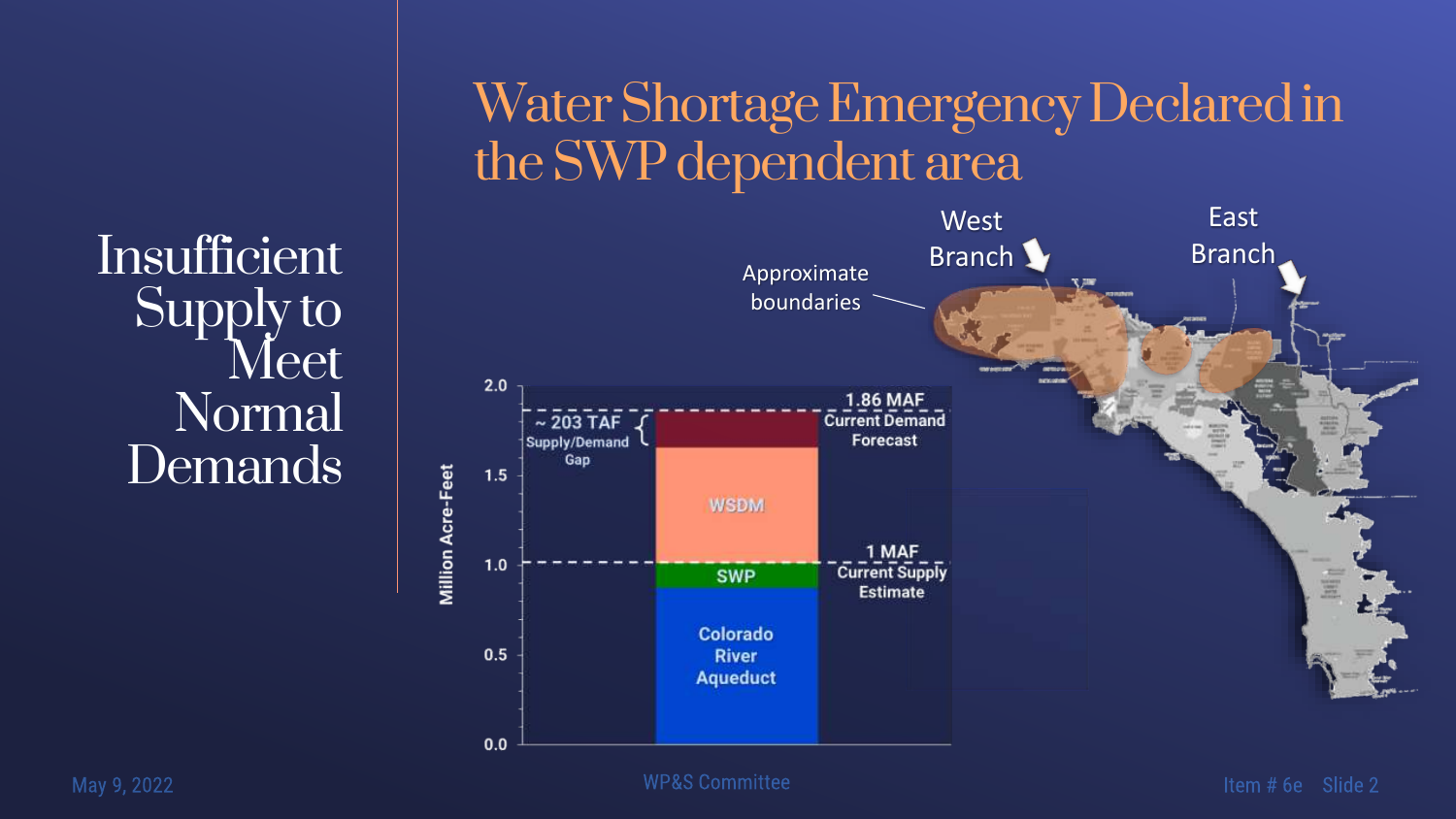**Emergency** Water **Conservation** Program

**Compliance** Paths

- Agencies have a choice on how to manage demands to available supplies
- Options allow affected SWP Dependent Area water suppliers to tailor their response to what best fits their situation

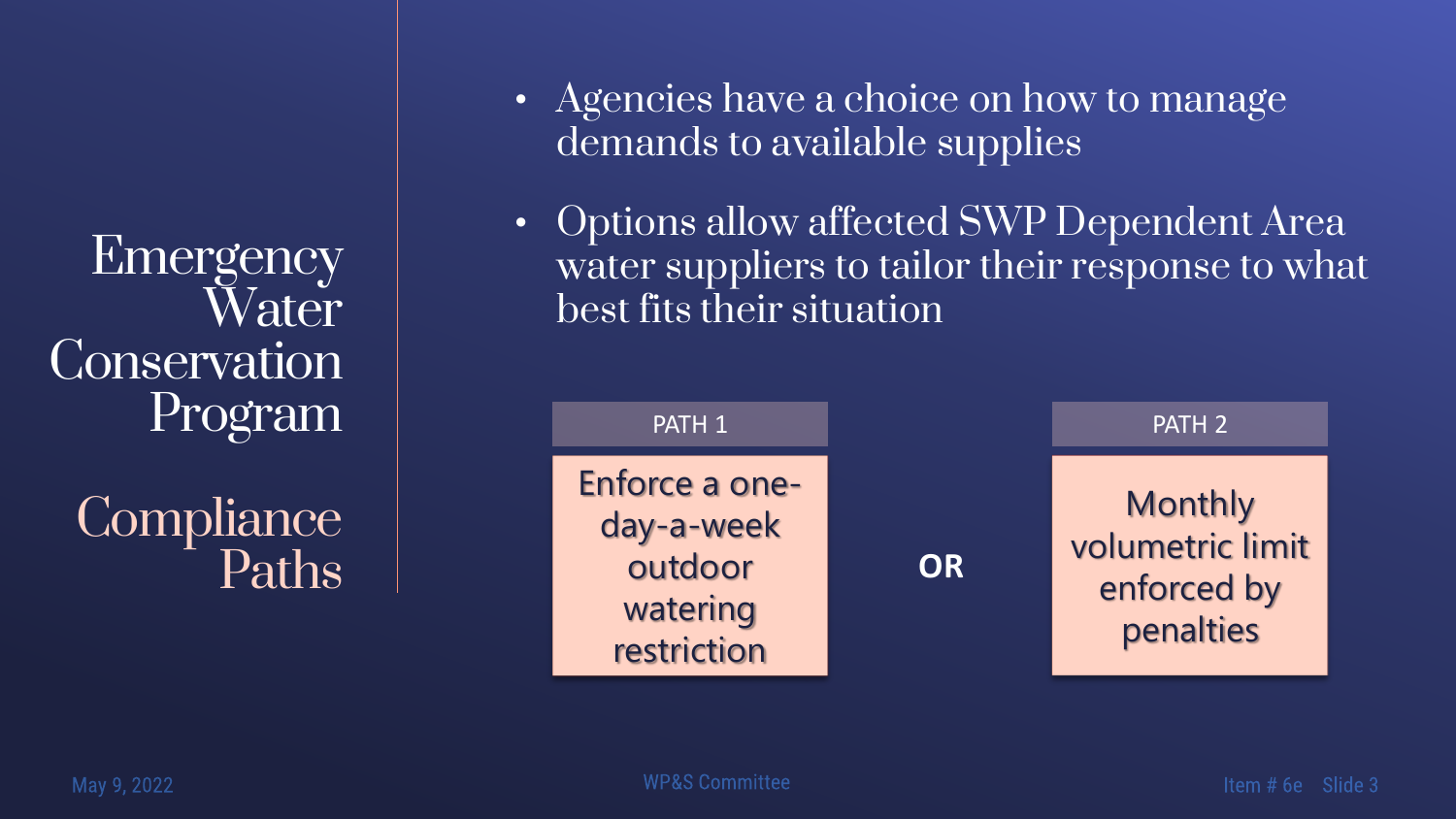FINAL Total Monthly Volumetric **Limits** 

Agencies need to find ways to reduce or eliminate use of SWP supplies

|                                                                                              | <b>Agency</b>                   | <b>Volumetric Limit *</b><br>(AF/month) |
|----------------------------------------------------------------------------------------------|---------------------------------|-----------------------------------------|
| <b>Agencies</b><br><b>Expected</b><br>to take<br><b>SWP</b><br><b>Supplies</b>               | <b>Calleguas MWD</b>            | 4,334                                   |
|                                                                                              | Las Virgenes MWD                | 513                                     |
|                                                                                              | <b>City of Los Angeles</b>      | 21,706                                  |
|                                                                                              | <b>IEUA</b>                     | 4,880                                   |
|                                                                                              | <b>Three Valleys MWD</b>        | 1,273                                   |
|                                                                                              | <b>Upper San Gabriel Valley</b> | 2,099                                   |
|                                                                                              |                                 |                                         |
| <b>Agencies</b><br><b>Not</b><br><b>Expected</b><br>to take<br><b>SWP</b><br><b>Supplies</b> | <b>City of Burbank</b>          | 512                                     |
|                                                                                              | <b>City of San Fernando</b>     | 55                                      |
|                                                                                              | <b>West Basin MWD</b>           | 215                                     |
|                                                                                              | <b>Western MWD</b>              | 297                                     |

\* includes HH&S supply approved by DWR and Metropolitan SWP Supply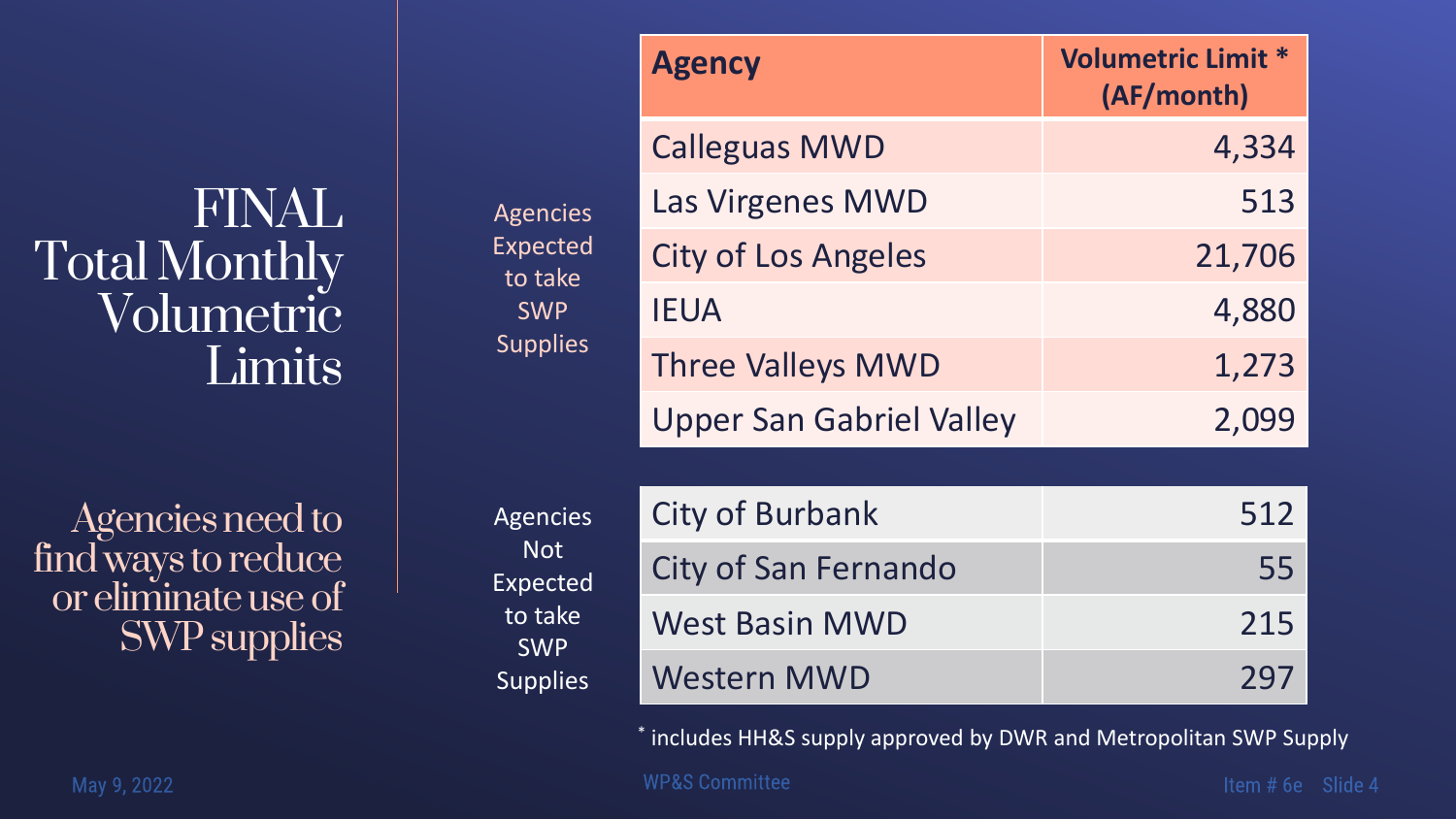#### Monthly Tracking Update

*(Water use will be tracked for all affected agencies against their volumetric limit regardless of path selection)*

Timeline of Activity and Decision **Points** 

| <b>JUN</b><br><b>JUL</b>                                               | <b>AUG</b>                                                           | <b>SEP</b>                                       | <b>OCT</b> | <b>NOV</b>                                                                                             | <b>DEC</b>                                                     |
|------------------------------------------------------------------------|----------------------------------------------------------------------|--------------------------------------------------|------------|--------------------------------------------------------------------------------------------------------|----------------------------------------------------------------|
| <b>Report on Agency</b><br>Path selection and<br>other<br>developments |                                                                      | Begin 0 day<br>outdoor watering<br>(if needed)   |            |                                                                                                        | <b>Begin Volumetric</b><br>Limit for all<br><i>(if needed)</i> |
|                                                                        | 0 day outdoor<br>watering<br>(no earlier than August,<br>thereafter) | Report to move to<br>monthly reporting on status |            | Report to move to<br><b>Volumetric Limits</b><br>for all<br>monthly reporting on<br>status thereafter) | (no earlier than November,                                     |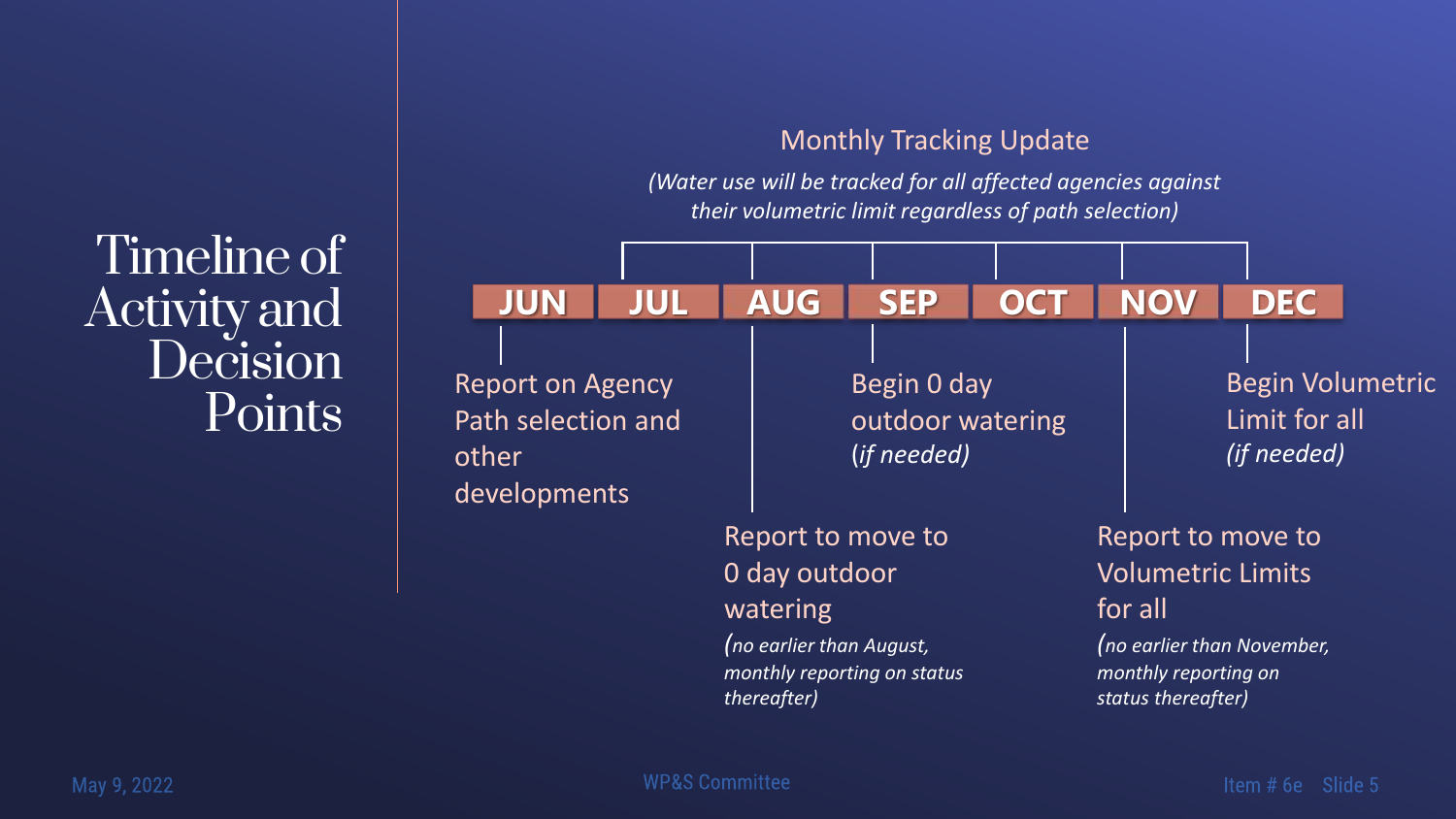Emergency Water **Conservation** Program

**Monitoring** 

- Collect daily flow data from appropriate member agency service connections
- Report data to affected member agencies on a weekly basis
- Compile data monthly and compare to volumetric limits
	- Decision support for moving to more stringent measures
	- Penalty Assessment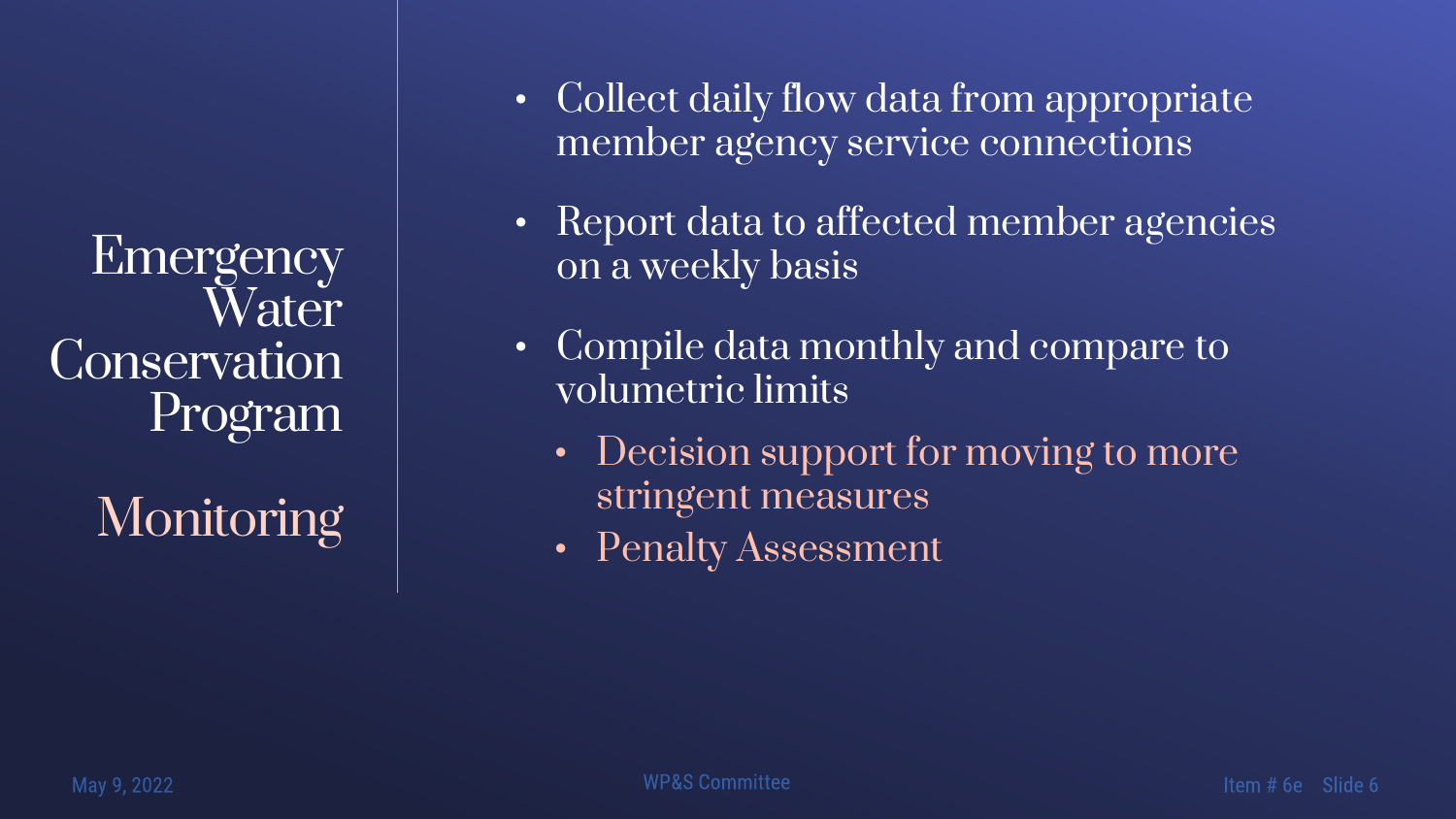**Emergency** Water Conservation

**Penalty** Enforcement

## Path 1 - One-Day-a-Week

- No penalty assessed if the following are satisfied by June 1, 2022
	- Adopt a resolution or ordinance restricting outdoor watering to one day per week
	- Submit an enforcement plan and obtain MWD approval
- Otherwise, a \$2,000/AF penalty assessed for water use above monthly volumetric limit

### Path 2 - Volumetric Limits

• \$2,000 /AF assessed for water use above monthly volumetric limit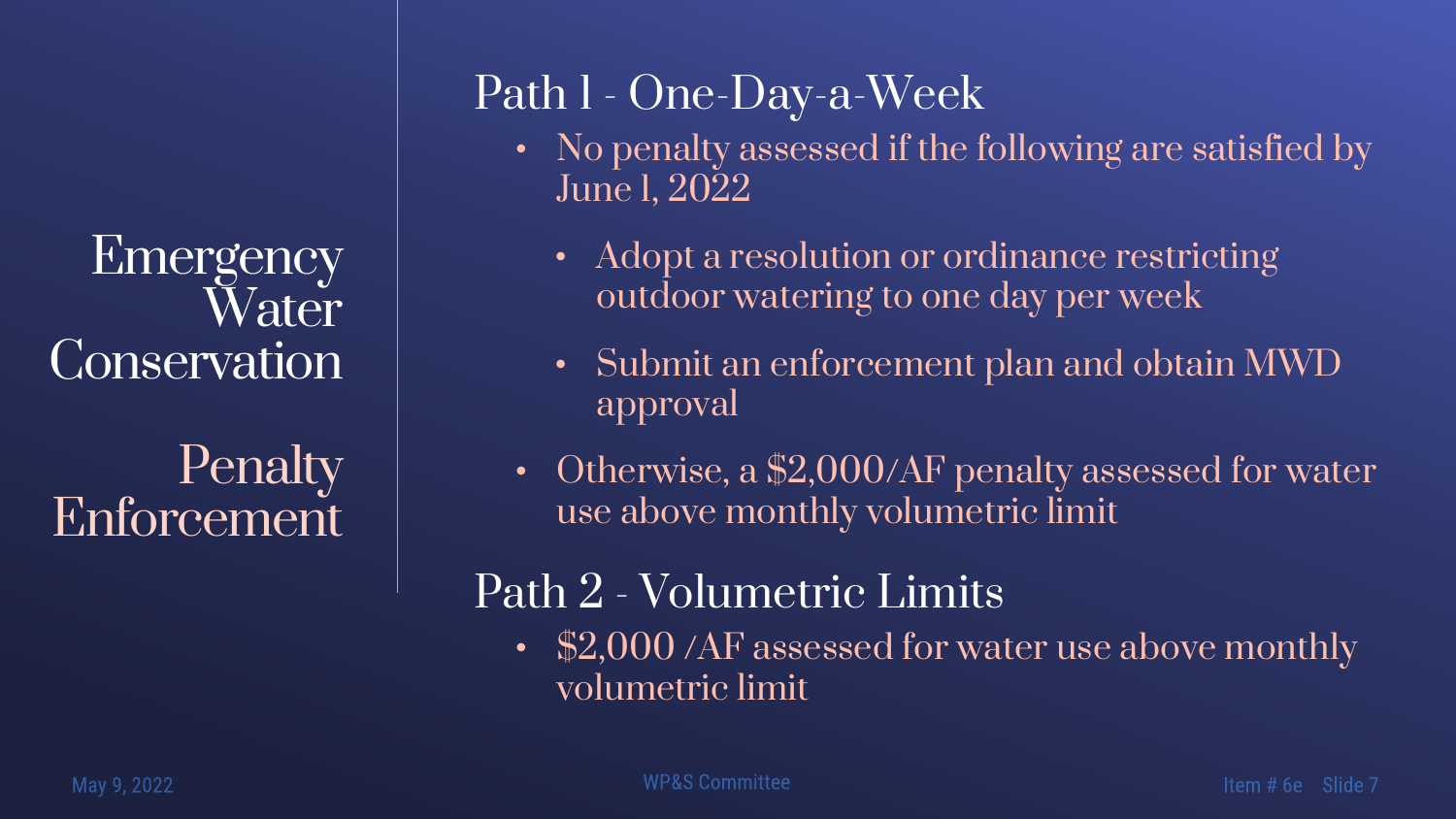Emergency Water **Conservation** 

> Appeal Process

- Penalties assessed monthly
- Appeals process will be for monthly penalties *actually* incurred
	- Penalties incurred will be added to member agency monthly bill starting in July
- Penalties adjusted at end-of-year based on total water use compared to total volumetric limit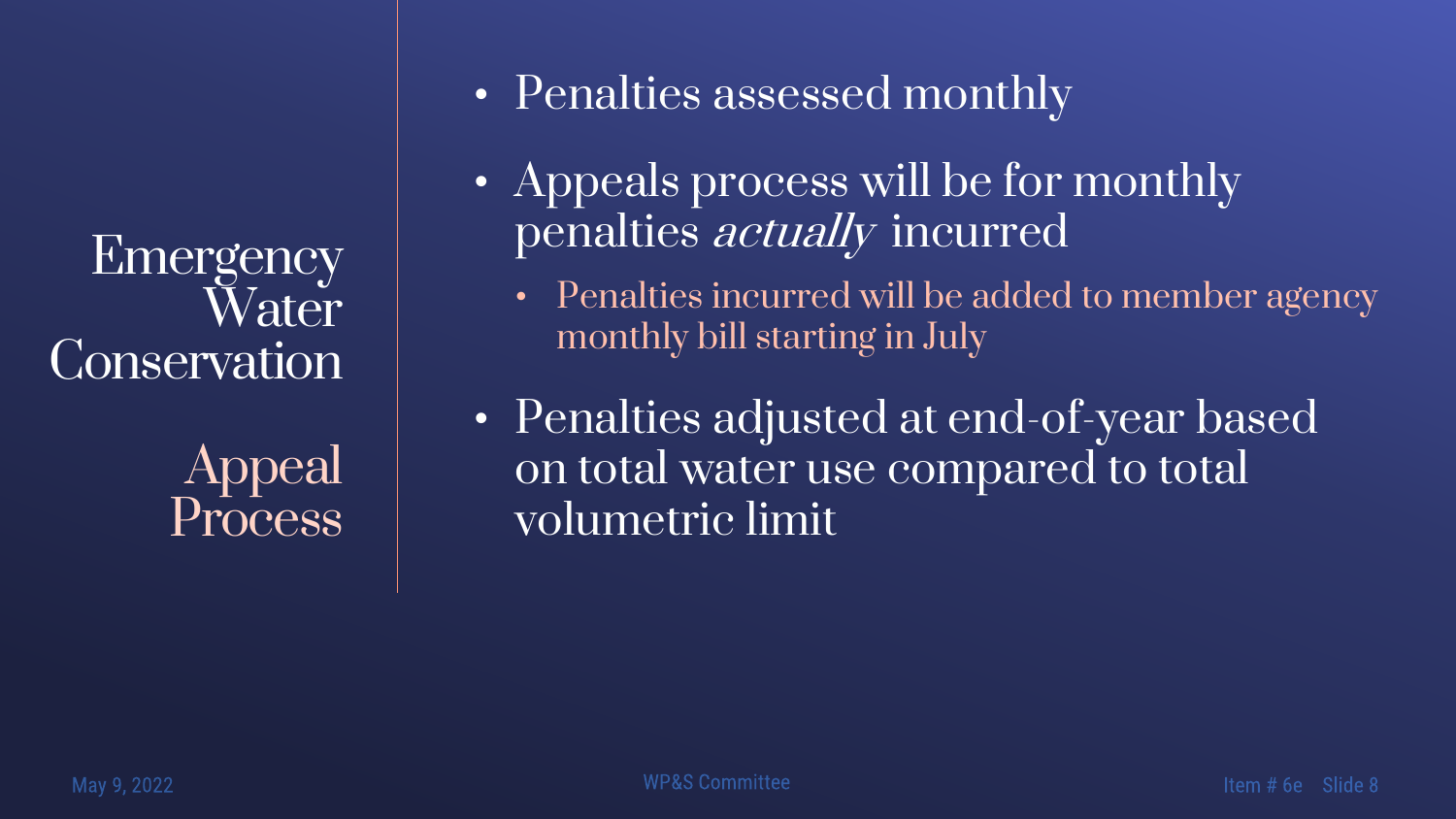Summary and Next Steps

- Member agencies are currently choosing their path
- MWD staff is finalizing administrative and logistical preparations
- June report will provide update on path selection and other key developments
- Water use tracking will begin June 1 and reported to Board July – December
- Reporting incorporated into WSDM reports

**WP&S Committee**